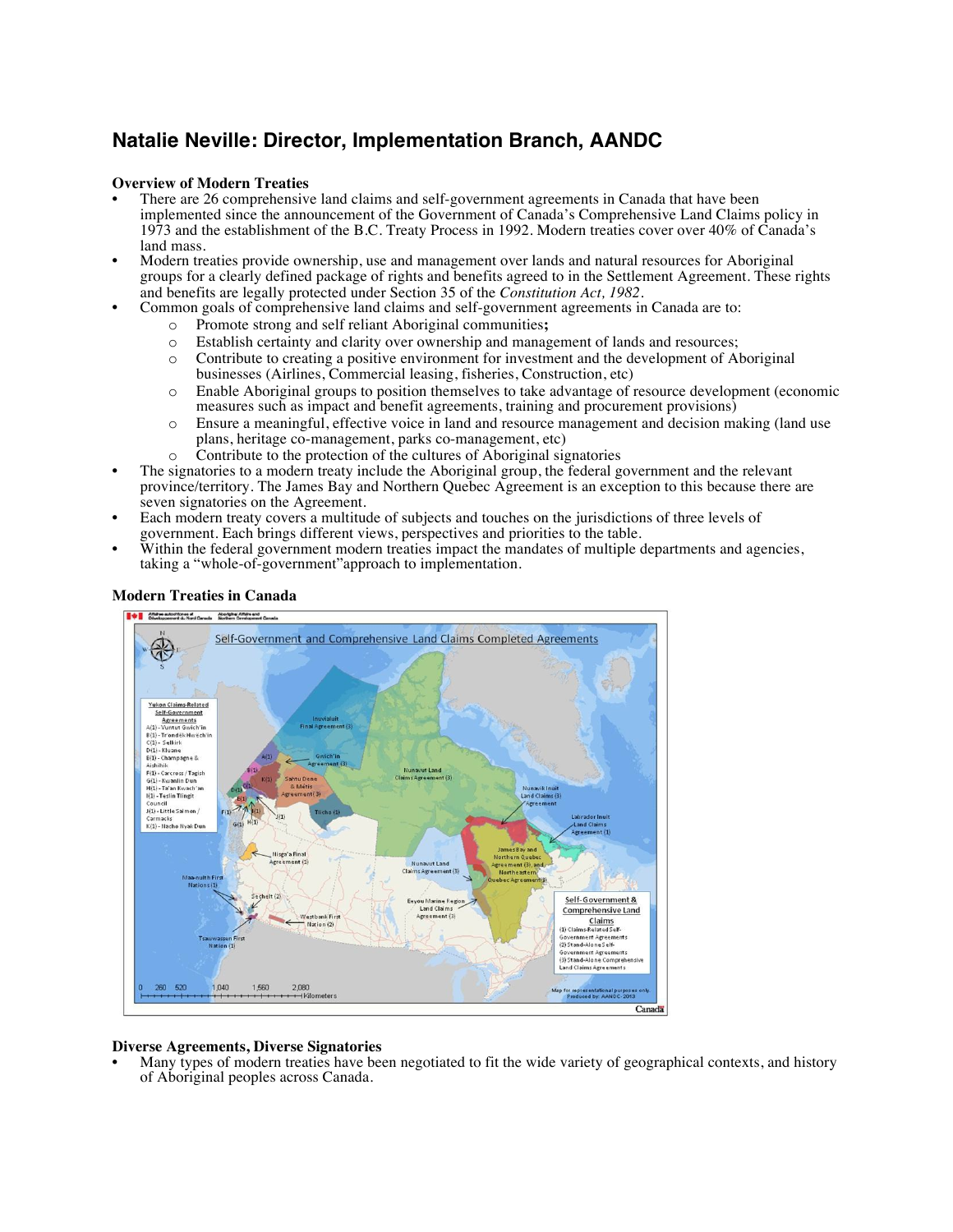- The different types of agreements highlight the unique needs, priorities and concerns of Aboriginal people across Canada. The languages, cultures, and economic circumstances of Aboriginal groups differ greatly and, as a result, no two agreements are exactly the same.
- Modern treaties have been settled with First Nations, Inuit and Métis and differences exist between Agreements settled in the Northern territories and those settled in the provinces (jurisdictions differ, and different factors are at play, such as devolution in the Northwest Territories).
- In some cases, agreements are with individual Aboriginal organizations (e.g. the Nunatsiavut Government, formerly the Labrador Inuit Association), or aggregates, such as the Yukon Umbrella Agreement (which covers 11 First Nations).

## **Types of Agreements – Comprehensive Land Claims**

- Comprehensive Land Claims Agreements are negotiated in areas of the country where Aboriginal rights and title have not been addressed by treaty or through other legal means. These agreements are modern-day treaties between Aboriginal claimant groups, Canada and the relevant province or territory. While each one is unique, these agreements usually include matters such as:
	- o Ownership and use of lands, waters and natural resources, including the subsurface
	- o Management of land, waters, and natural resources, including fish and wildlife
	- o Harvesting of fish and wildlife
	- o Environmental protection and assessment
	- o Economic development
	- o Employment
	- o Government contracting
	- o Capital transfers
	- o Royalties from resource development
	- o Impact Benefit Agreements
	- o Parks and conservation areas
	-
- <sup>o</sup> Social and cultural enhancement In many cases, comprehensive land claims also include self-government and public government arrangements (e.g. Nunavut).
	- o EXAMPLE land claim: James Bay and Northern Québec Agreement, Northeastern Québec Agreement, Inuvaluit Final Agreement, Gwich'in Comprehensive Land Claim Agreement, Sahtu Dene Métis Comprehensive Land Claim, Nunavik Inuit Land Claims Agreement, Eeyou Marine Region Agreement
	- o EXAMPLE land claim with self-government: Yukon Umbrella Final Agreements, T'licho Final Agreement, Labrador Inuit Land Claims Agreement, Nisga'a Final Agreement, Tsawwassen First Nation Final Agreement, Maa-nulth Final Agreement

## **Self Government Agreements**

- There are two types of self government agreements:
- **1. The Stand Alone Self Government Agreement:**
	- o Sets out arrangements for Aboriginal Governments to:
		- $\triangle$  Govern their internal affairs
		- $\triangleq$  Adopt greater responsibility and control over decision making
		- $\approx$  Assume law-making authority over a comprehensive range of jurisdictions (including governance, social and economic development, education, health, lands and more)
	- o Include Fiscal Financing Agreements (FFA) or Financial Transfer Agreements (FTA) that state which areas the Aboriginal Government can draw down program and service delivery from either the federal and/or provincial/territorial governments
	- o Example: Westbank First Nation Self-Government Agreement
- **2. The Sectoral Self-Government Agreement:**
	- o Sectoral Self-Government Agreements allow Aboriginal groups to draw down on only one or two areas of jurisdiction from the provincial/territorial level, which provides them with greater autonomy over decision making
	- o Example: An Agreement with Respect to Mi'kmaq Education in Nova Scotia

#### **The Implementation Plan/Contract**

- The Implementation Plan/Contract is an accompanying document to the settlement agreement.
- It acts as a 'how to guide' for implementing treaty obligations, identifying activities, timeframes, responsible parties, and resources that were agreed upon to give effect to the agreement.
- Typically effective for a 10-year period, and in Year 8 of implementation the parties begin the process of renewing the Plan for the subsequent planning period.